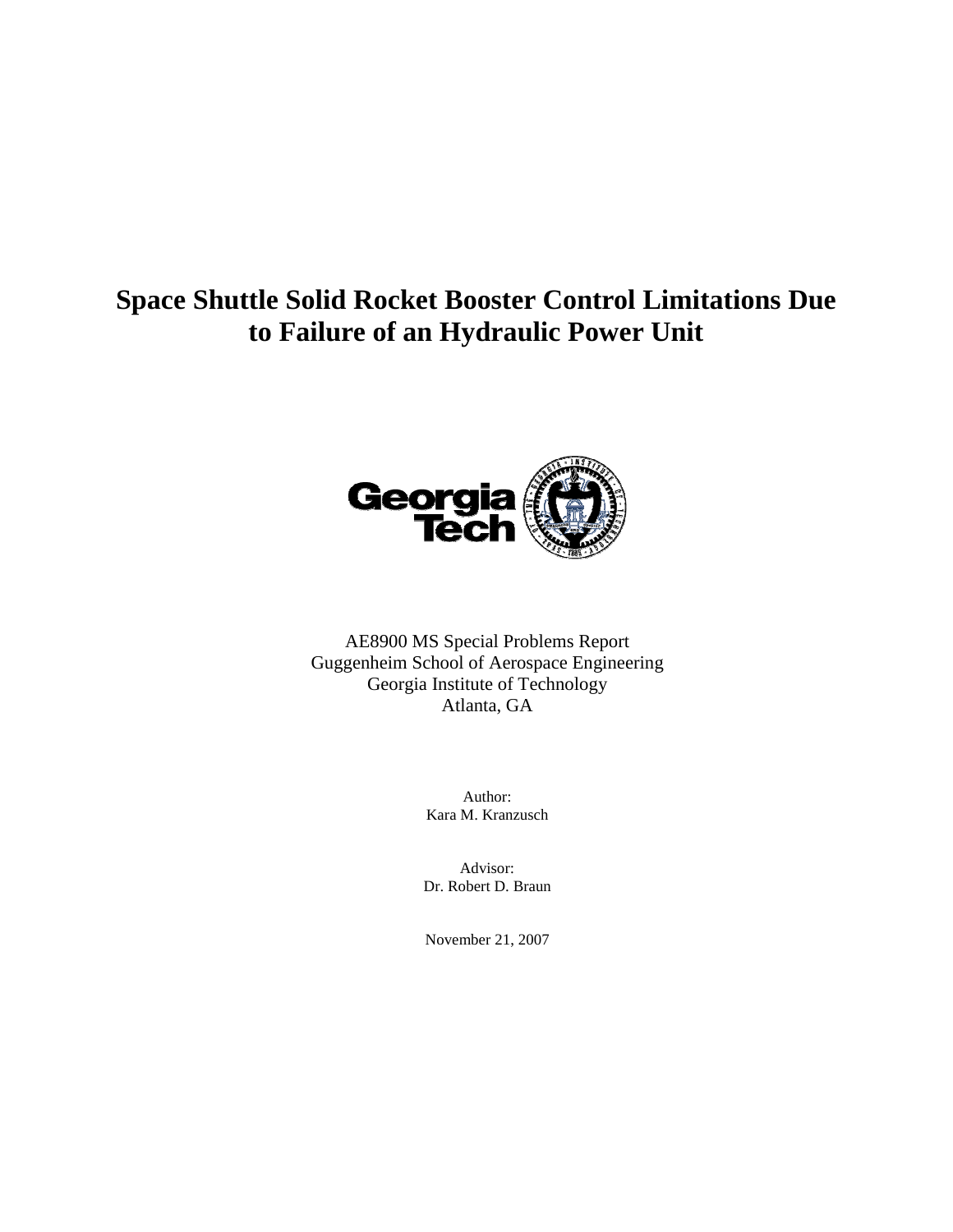## **Space Shuttle Solid Rocket Booster Control Limitations Due to Failure of an Hydraulic Power Unit**

Kara M. Kranzusch<sup>\*</sup> *NASA Johnson Space Center, Houston, TX 77058* 

**The Space Shuttle solid rocket boosters (SRBs) each have two nozzle actuators to provide thrust vector control (TVC). Two hydraulic power units (HPUs) provide hydraulic pressure to drive the actuators and are capable of driving both gimbals simultaneously at 5º/s. One HPU, however, is only designed to drive both gimbals simultaneously at a combined rate of 6º/s. Reduced gimbal rate capability due to failure of an HPU can limit the gimbal's ability to keep up with commands and the development of large command-position deltas could cause loss of control of the actuator. Due to SRB thrust authority during the Shuttle's first stage, loss of control of an SRB TVC could result in loss of the vehicle. To study the effect of a failed HPU during nominal ascent profiles, an SRB actuator was modeled in SIMULINK and the gimbal drive rate was limited to simulate the failure. The maximum resulting command-position deltas were calculated to determine control limitations. The required gimbal rate summation limit to cause loss of control of an SRB actuator in response to an HPU failure during nominal ascent demands is also estimated. Through this analysis, large margins are demonstrated against this failure scenario. The availability and feasibility of an operational response are discussed.** 

## **I. Introduction**

HE majority of thrust for the Space Transportation System's (STS) first stage is provided by two solid rocket THE majority of thrust for the Space Transportation System's (STS) first stage is provided by two solid rocket boosters (SRBs). Since the thrust provided by the Space Shuttle main engines (SSMEs) is negligible compared to the SRBs, the SRBs also provide the majority of control authority with two nozzle actuators on each SRB. Each SRB has two hydraulic power units (HPUs) to provide hydraulic pressure to move the SRB gimbals. When one HPU fails, a switching valve allows the other HPU to drive both actuators, but with decreased capability.

 An actuator driving with decreased capability may not be able to keep up with the command resulting in loss of control of the actuator. Due to the control authority of the SRBs in first stage, loss of control of an SRB actuator can result in loss of the vehicle.

 The nominal ascent SRB actuator profile was modeled in SIMULINK and the gimbal movement was limited to simulate the effects of a failed HPU. The resulting control limitations were quantified to assess the likelihood of losing control of an SRB actuator due to an HPU failure during Shuttle ascent.

## **II. SRB Thrust Vector Control (TVC) Background**

Each SRB provides thrust vector control (TVC) with two nozzle actuators in the "rock" and "tilt" directions which are offset from the vehicle pitch and yaw axes by  $45^{\circ}$  as shown in Fig. 1<sup>1</sup>. Each actuator is commanded by four ascent thrust vector controllers (ATVCs) which also command the six actuators on the three SSMEs. An ATVC and the hydraulic lines commanded by the ATVC

 $\overline{a}$ 



**Figure 1. SRB rock and tilt axis definition <sup>2</sup> .** 

<sup>\*</sup> Space Shuttle Flight Controller, Guidance and Control. NASA Johnson Space Center, Houston, TX 77058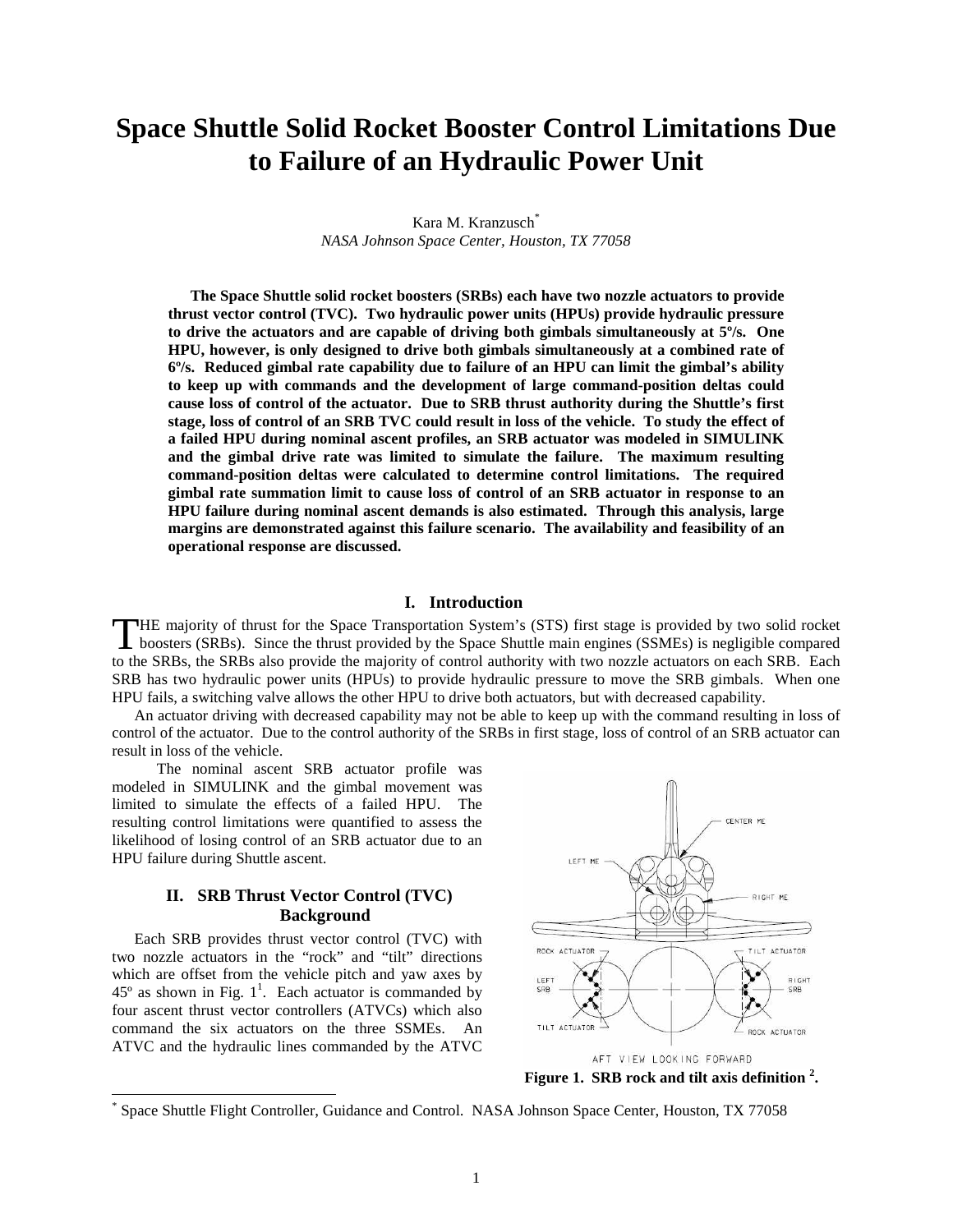is called a flight control system (FCS) channel. Thus, each shuttle actuator is driven by four FCS channels  $3$ .

Fig. 2 shows FCS channels 3 and 4 for an SRB actuator. In the hydraulic schematic, channels 1 and 2 are exactly the same as 3 and 4 and are represented by the box behind the latter channels. Commands sent to the channel from the ATVCs cause the flapper valve to rotate, building up hydraulic pressure on one side of the valve. This pressure build up causes the servovalve to shuttle left or right again causing a pressure build up which then commands the power valve to shuttle left or right. All four FCS channels command the power valve for a specific actuator allowing a single gimbal to be driven by the four channels. Movement of the power valve causes the actuator to extend or retract. For the SRBs TVC actuators, this movement is mechanically fed back to null the rotation of the flapper valve <sup>3</sup>.



1, ATVC commands cause the flapper valve (highlighted) to rotate.

2. Hydraulic pressure shuttles the servovalve (highlighted top) and power valve (highlighted bottom)



3. Actuator movement (highlighted) mechanically nulls the flapper valve.

4. Sec dP monitors pressure compared to the other channels. Monitor and bypass valve highlighted.

## **Figure 2. SRB actuator hydraulic schematic<sup>2</sup> .**

The secondary delta pressure (sec dP) monitor measures the hydraulic resistance of the power valve compared to the movement commanded by a single channel and is shown in Fig 3. For example, if channel 4 is commanding the actuator to extend and the other three channels are commanding the actuator to retract, the power valve would command the actuator to retract due to the majority vote of the FCS channels where more hydraulic power is trying to retract the actuator than extend. The force of channel 4 fighting against the movement of the power valve would cause the sec dP for channel 4 to build up.

When sec dP exceeds 2200 psi for 120 ms, an isolation command is issued on the channel for the specific actuator. This causes piston I of the bypass valve shown in Fig. 3 to move right against the spring allowing hydraulic fluid to move into chamber "A". The hydraulic pressure pushes piston II to the left equalizing the return/feed line from "B" to "C". This removes the dissenting channel's ability to command movement of the power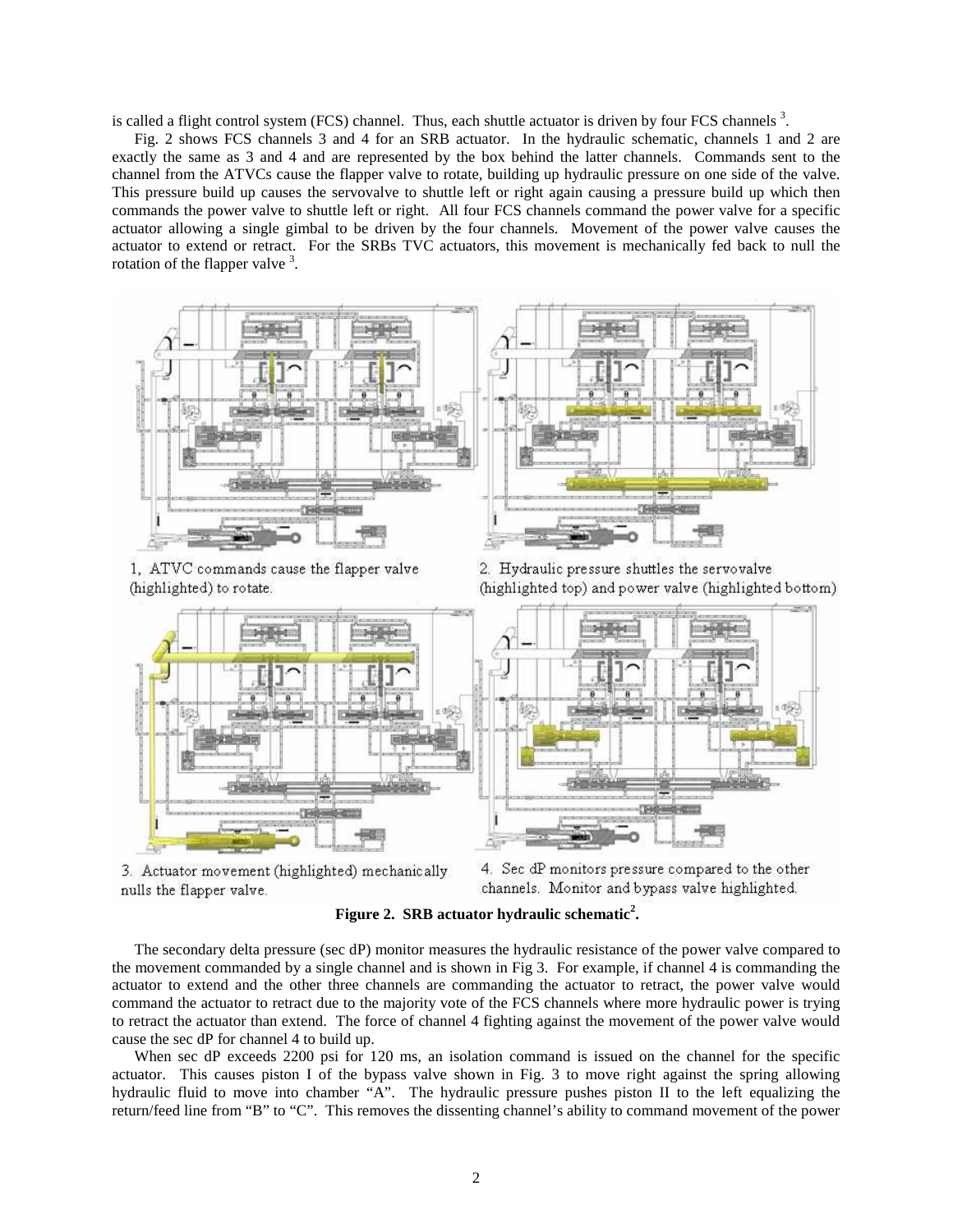valve for the specific actuator, referred to as a "port". Bypassing or isolating an actuator is called "popping" a port 3 .

The FCS channels are commanded by four switches in the Shuttle cockpit center console between the commander and pilot seats. These switches allow the entire channel to be placed in OFF, AUTO and OVRD (override). A channel turned off is bypassed across all Shuttle and SRB actuators and does not command any actuator. A channel in AUTO or OVRD commands actuators as described above but when the channel is in OVRD, automatic bypasses are prohibited for all actuators on the channel  $3$ .

Hydraulic power through the FCS channels for the SRBs is provided by the two HPUs with HPU "A" nominally driving the rock actuator and HPU "B" driving tilt<sup>1</sup>. Similarly, the Shuttle SSMEs and aerosurface actuators are powered with three Shuttle Auxiliary Power Units (APUs) which are independent of the  $HPUs$ <sup>3,4</sup>. When the hydraulic pressure provided by an HPU drops below 2050±50 psia, a hydraulic switching valve provides hydraulic pressure to the gimbal from the other  $HPU^1$ .

Two HPUs can drive both SRB actuators at 5º/s simultaneously. However, one HPU is designed to drive both actuators at a combined rate of 6º/s. If the vehicle is commanding a pure pitch or yaw, this design capability would be divided evenly and both actuators would drive at  $3^{\circ}/s$ <sup>1</sup>. At present, the exact rates at which both actuators could be driven with one HPU is unknown. ATK is conducting a



**Figure 3. Bypass valve and secondary delta pressure monitor <sup>3</sup> .** 

hot-fire test in November 2007 which will intentionally fail an HPU to measure hydraulic capability<sup>5</sup>.

The shuttle flight control software also has logic called "equalization" for each actuator. Equalization biases commands from the ATVCs for an actuator to help keep the commands of all four channels in agreement. This logic helps limit the build up of high sec dPs and can keep the effects of many failures (such as driver biases, position feedback errors) from growing and resulting in a port pop<sup>3</sup>.

When an APU fails on Shuttle, software called priority rate limiting (PRL) software notifies the flight control software of reduced drive rate capabilities for the SSME and aerosurface actuators. This allows flight control to generate actuator commands which account for new drive rate limits <sup>6</sup>. The SRBs, however, do not have PRL software. Thus if an HPU fails, flight control does not have knowledge that the SRB actuators are driving with decreased capability.

The drive rate reduction limits the rock and tilt actuators' ability to keep up with commands. Decreased capability increases the magnitude of developed command-position deltas. If the gimbal rate capability is limited enough, large command-position deltas can push the power valve into the hard stop increasing sec dP on all four channels. It is possible that a bypass of all four channels could occur simultaneously resulting in a loss of control of the actuator. Due to the control authority of the SRBs during first stage, loss of control of a SRB actuator could result in loss of control of the vehicle.

An SRB actuator is most vulnerable to a four-channel bypass if it is commanded to a large deflection angle at a high rate. The large deflection produces a high spring load while the higher rate results in a local supply pressure drop reducing the actuator's ability to counteract the load. The actuator then stalls and the cmd-pos error increases causing high servovalve pressures which can lead to a four-channel bypass. Historical analysis showed that with no hydraulic failures, gimbal rates of 4.9º/s with slew commands of 4.9º will cause a four-channel bypass if loads are 140% of the expected value<sup>7</sup>. Analysis has also shown a four-channel bypass will occur if loads are 160% of their expected value, an HPU failure occurs, and the gimbals are driving with a combined rate of over 6.8º/s while being commanded to a large angle  $<sup>7</sup>$ .</sup>

Table 1 shows the effect of increasing command-position deltas on the actuator. Equalization begins at a sec dP of 1175 psid which corresponds to a cmd-pos delta of 0.313º. Equalization is maxed out at a driver bias of 9.3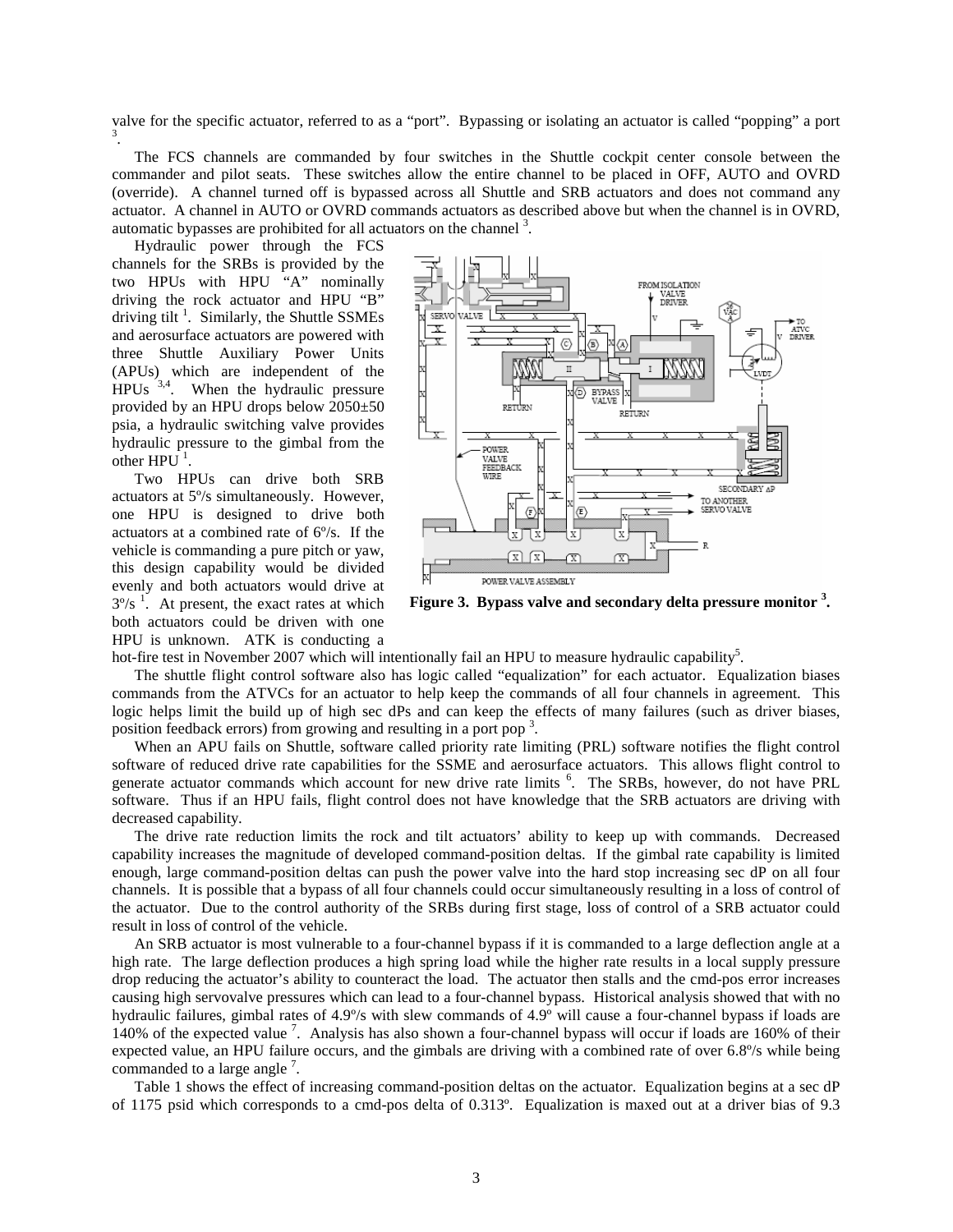milliamps or a cmd-pos delta of 1.257º. At a cmd-pos delta of 1.95º, the sec dPs are high enough to potentially yield a four channel bypass.

While this failure condition has never happened in flight, the prospect of a four channel bypass due to an HPU failure is a serious scenario since it would represent a potential loss of vehicle case due to a single failure. This analysis examines the nominal shuttle ascent profile to determine if SRB gimbal rate commands could allow such a condition to develop.

Variability in SRB gimbal rate demands for a Shuttle ascent can depend on many factors. Occasionally, the left and right SRBs do not provide equivalent thrust levels causing one rocket to fire for a longer duration than the other. The asymmetric thrust can increase SRB gimbal rates near the end

| <b>Cmd-Pos Delta</b> | <b>Effect</b>                                          |
|----------------------|--------------------------------------------------------|
| $0.313^{\circ}$      | Reaches the start of Equalization at 1175 psid sec dP. |
| 0.824                | Largest cmd-pos delta seen in flights analyzed         |
| $1.257^{\circ}$      | Upper limit of equalization driver bias, 9.3 ma.       |
| $1.514^{\circ}$      | Reaches failure detection level of 2200 psid.          |
| 195°                 | Could result in a four channel bypass.                 |

**Table 1. Actuator effects for varying command-position deltas.** 

of first stage when the first SRB begins to "tail off." High winds can also cause trajectory perturbations and contribute to SRB gimbal rates. The day of a Shuttle launch, the environmental conditions (winds, pressure, temperature, etc.) at KSC are measured with a series of weather balloons and observations. The ascent trajectory is tweaked to account for the day of launch (DOL) conditions and variables in the guidance routine such as pitch and yaw data, throttle bucket times, thrust settings, and guidance reference times are modified with a DOL I-load update (DOLILU) <sup>8</sup> . If the vehicle encounters environmental parameters not accounted for in the DOLILU, such as wind gusts, the ascent trajectory can be perturbed causing higher gimbal rates as the vehicle steers back on course.

## **III. Model Development and Verification**

In this investigation, an SRB actuator was modeled in SIMULINK and then the gimbal rate movement was limited to simulate the hydraulic capability of operation with a single HPU. The resulting command-position delta was then calculated and compared to the 1.95º limit.

SRB actuator commands from the seven Space Shuttle flights with the historic highest gimbal rates were used as input for the simulation. There are four times during the ascent profile where the SRB gimbals are under high rates: SRB ignition, roll program initiation and correction, and the separation null. At a mission elapsed time (MET) of seven seconds, and after the Shuttle has cleared the launch tower, the vehicle begins a roll maneuver to orient the vehicle in a heads down attitude. This allows downrange velocity to increase in order to achieve main engine cutoff (MECO) targets in second stage. The roll program also generates the required negative angle of attack to alleviate structural loading as well as improved communication S-band look angles, performance gain and decreased abort maneuver complexity<sup>9</sup>. At the end of first stage after ~124 seconds, the gimbals are commanded to a safe null position for SRB separation at "tail off".

Telemetry from the vehicle is very noisy and must be filtered. Table 2 shows the highest filtered rates experienced during the Shuttle program for each of the four SRB actuators at the four ascent events of interest. These eight data points bound the seven

| STS#   | Event                  | <b>Experience Base (Retraction/Extension)</b> |
|--------|------------------------|-----------------------------------------------|
| 87/41G | Ignition               | $-2.97/3.58$                                  |
| 41G/41 | Roll Initiation        | $-4.24/3.84$                                  |
| 49/5   | Roll Correction        | $-3.38/4.00$                                  |
| 65/6   | <b>Separation Null</b> | $-4.97/4.40$                                  |

**Table 2. Space Shuttle historic highest SRB gimbal rates <sup>10</sup> .**

high gimbal rate missions used as simulation inputs. The actual actuator command is sampled in the telemetry downlist at 5 Hz and is too slow to be used as input for the simulation. Instead, the actuator driver is used which is sampled from flight data at 25 Hz.

Fig. 4 shows the linear single FCS channel simplex SRB actuator model which was built in SIMULINK and used as the basis for the HPU failure model. Table 3 shows the nominal values for the model variable constants. This simplex, single-channel model is fifth order and was developed to conduct ascent flight control stability assessments.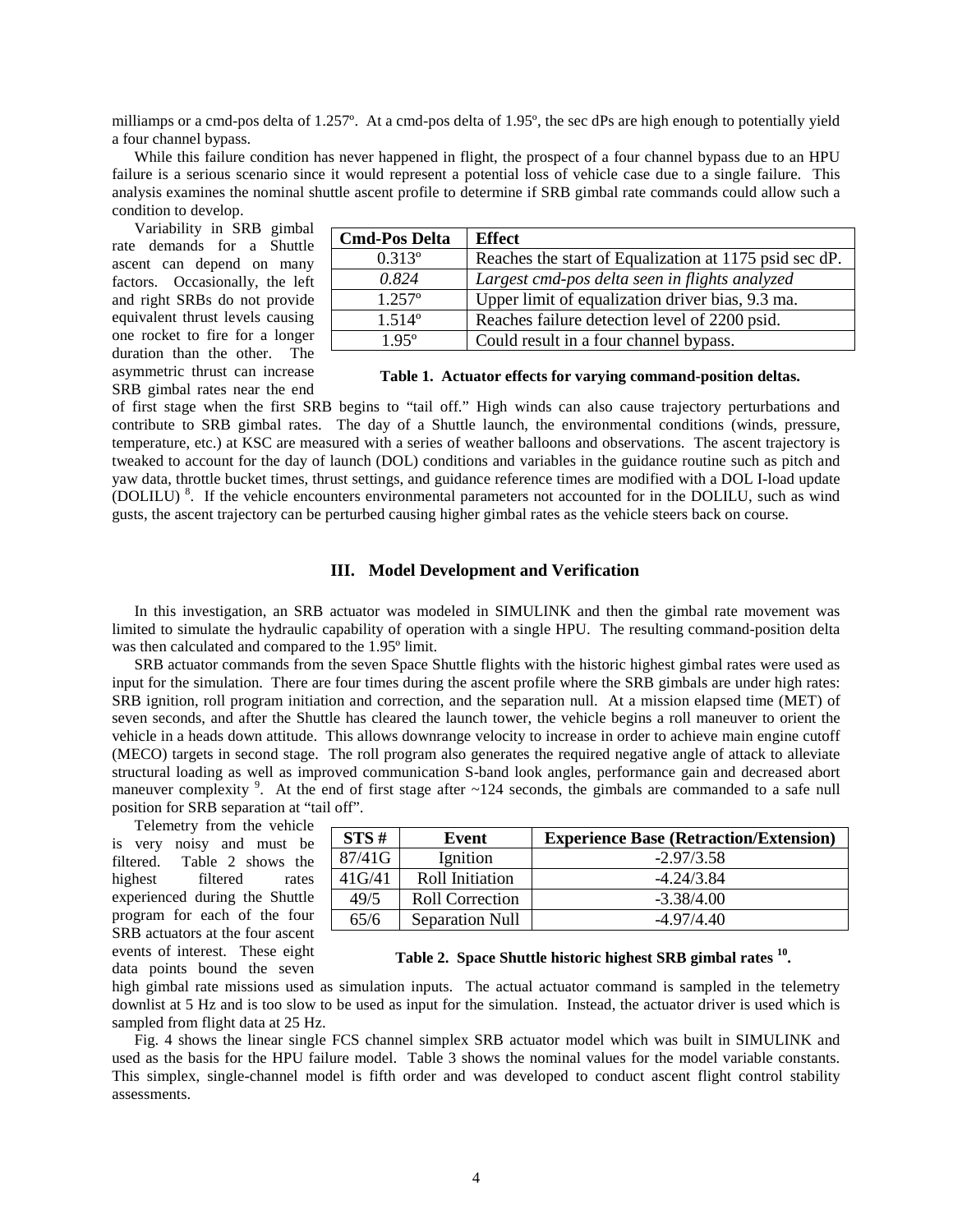

**Fig. 4 Linear single-channel simplex SRB actuator model <sup>11</sup> .** 

Fig. 5 shows the profile from the right SRB rock (RR) actuator from STS-5. The profile shows the actuator driver command used as the simulated input, the simulation response, the real actuator position from flight data as well as the actual actuator command. The first -2º command is the initiation of the roll program which is concluded just before MET 20 seconds. Fig. 5 also shows the roll program in detail where the slow telemetry sampling of the actuator command is evident.

To further validate the model in Fig. 5, the simulation gimbal rate and cmd-pos deltas were also compared to flight data as shown in Fig. 6 and Fig. 7 respectively. The gimbal rate plot shows the model has transients at the very beginning and end of the profile, but otherwise agrees

| <b>Variable</b> | <b>Description</b>             | <b>Values</b>                 |  |
|-----------------|--------------------------------|-------------------------------|--|
| <b>KC</b>       | <b>Command Voltage Gain</b>    | 0.886 V/DEG                   |  |
| <b>KAV</b>      | <b>ATVC Current Gain</b>       | 11 MA/V                       |  |
| tA              | <b>ATVC Time Constant</b>      | 0.0187 SEC                    |  |
| HM              | <b>Torque Motor Hysteresis</b> | $0.05$ MA                     |  |
| <b>KTM</b>      | Torque Motor Gain              | $0.04$ IN-LB/MA               |  |
| HD              | <b>MOD Piston Hysteresis</b>   | 0.0006 IN-LB                  |  |
| <b>KSEC</b>     | Secondary Actuator Gain        | 0.208 IN/IN-LB                |  |
| <b>XPSL</b>     | Power Spool Travel Limit       | $0.05$ IN                     |  |
| <b>KQR</b>      | Power Valve Flow Gain          | 9632 CIS/IN                   |  |
| AR              | Piston Area                    | $32.32 \text{ IN}^2$          |  |
| KT              | <b>Total System Stiffness</b>  | 171000 LB/IN                  |  |
| $\mathbf{R}$    | Moment Arm                     | 71.6 IN                       |  |
| IE              | Engine Inertia                 | 185000 IN-LB-SEC <sup>2</sup> |  |
| <b>DELIM</b>    | <b>Engine Travel Limit</b>     | 0.092 RADIAN                  |  |
| BE              | <b>Engine Viscous Damping</b>  | 580000 IN-LB-SEC              |  |
| <b>TS</b>       | <b>Rotational Stiction</b>     | 20000 IN-LB                   |  |
| TF              | <b>Rotational Friction</b>     | 20000 IN-LB                   |  |
| Kb              | Gimbal Spring Rate             | 33200000 IN-LB/RAD            |  |
| KL              | <b>Structural Stiffness</b>    | 193000 LB/IN                  |  |
| <b>ARP</b>      | DPF Piston Area Ratio          | 0.2                           |  |
| AT              | <b>DPF</b> Torque Gain         | 0.000776 IN-LB-PSI            |  |
| tC              | <b>DPF</b> Time Constant       | 0.01647 SEC/PSI               |  |
| <b>KDPFL</b>    | <b>DPF</b> Linearization Gain  | 0.1318                        |  |
| <b>KFB</b>      | <b>Position Feedback Gain</b>  | 0.312 IN-LB/IN                |  |

## **Table 3. Linear single-channel simplex SRB actuator model constants<sup>11</sup> .**

well with flight data. Even though Table 2 shows the largest rates have occurred at tail off, the roll program is more important to this analysis since the SRBs have lower thrust and control authority at tail off.

The United Space Alliance conducted an analysis<sup>12</sup> of the gimbal profile<sup>5</sup> for the planned ATK hot fire test in November. The analysis modeled the test profile to determine if there would be any problems during the test as shown in Fig. 8. The middle of the dotted lines is the test portion with one HPU operation. Otherwise, outside of these lines two HPUs are available. The analysis shown is from operation of an SRB actuator without the SRB firing. The United Space Alliance test analysis shows that equalization was entered when the gimbal was commanded to drive at 5º/s while under operation with one HPU. To further validate the SIMULINK actuator model, the test profile was modeled as shown in Fig. 9. The 5º/s slew is easily maintained when gimbal rates are not limited (two HPU operation). USA predicts gimbal control will be compromised when the rate summation exceeds 6.5º/s. When a 6.5º/s simultaneous rate limit is enforced within the SIMULINK simulation, the model shows the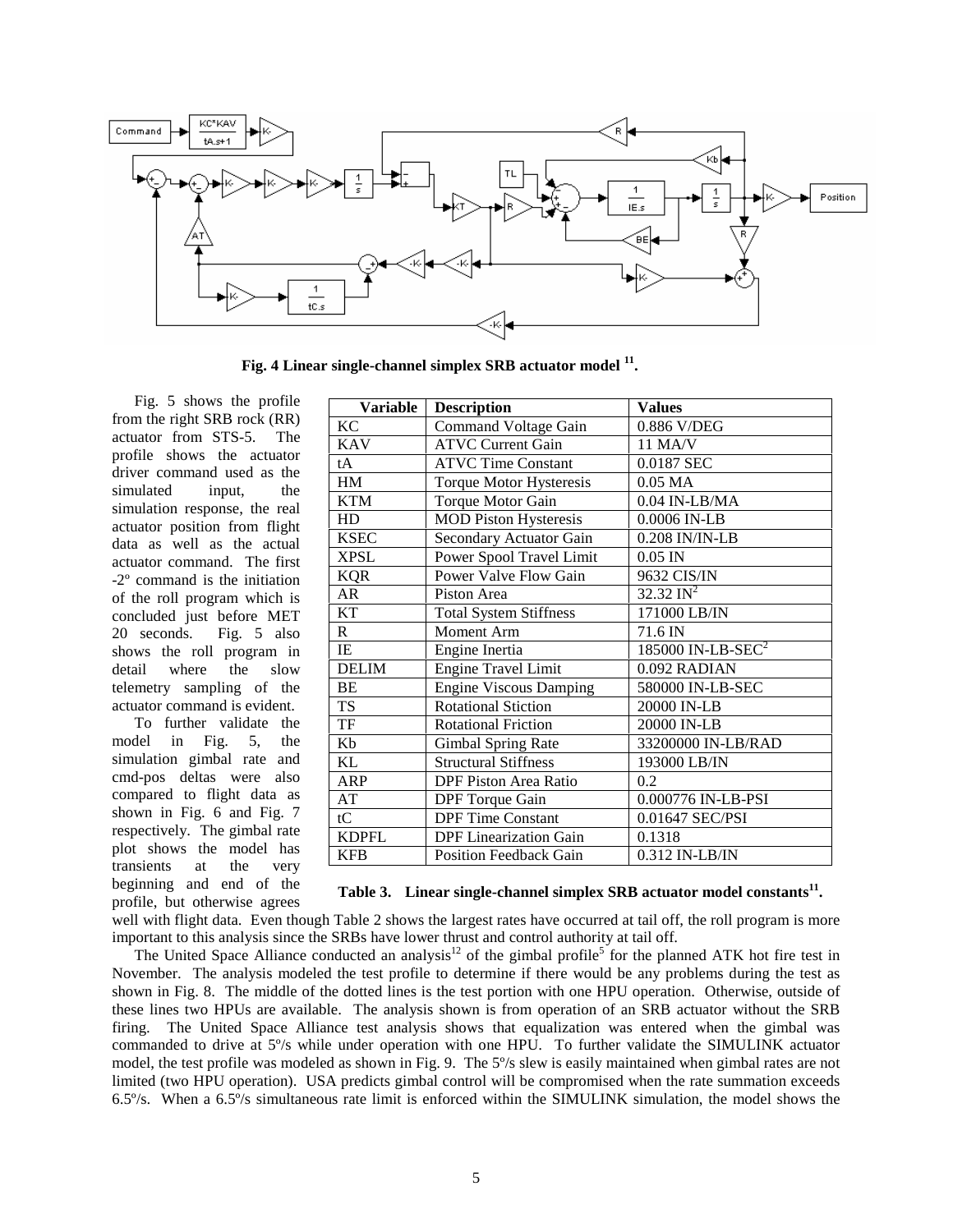

actuator cannot be controlled. At the beginning of the slew, the resulting command-position delta is high enough to cause equalization to be entered and thus shows the same observations as the United Space Alliance test. Equalization is not modeled in the SIMULINK model and the presence of equalization would have helped control the actuator during the slew.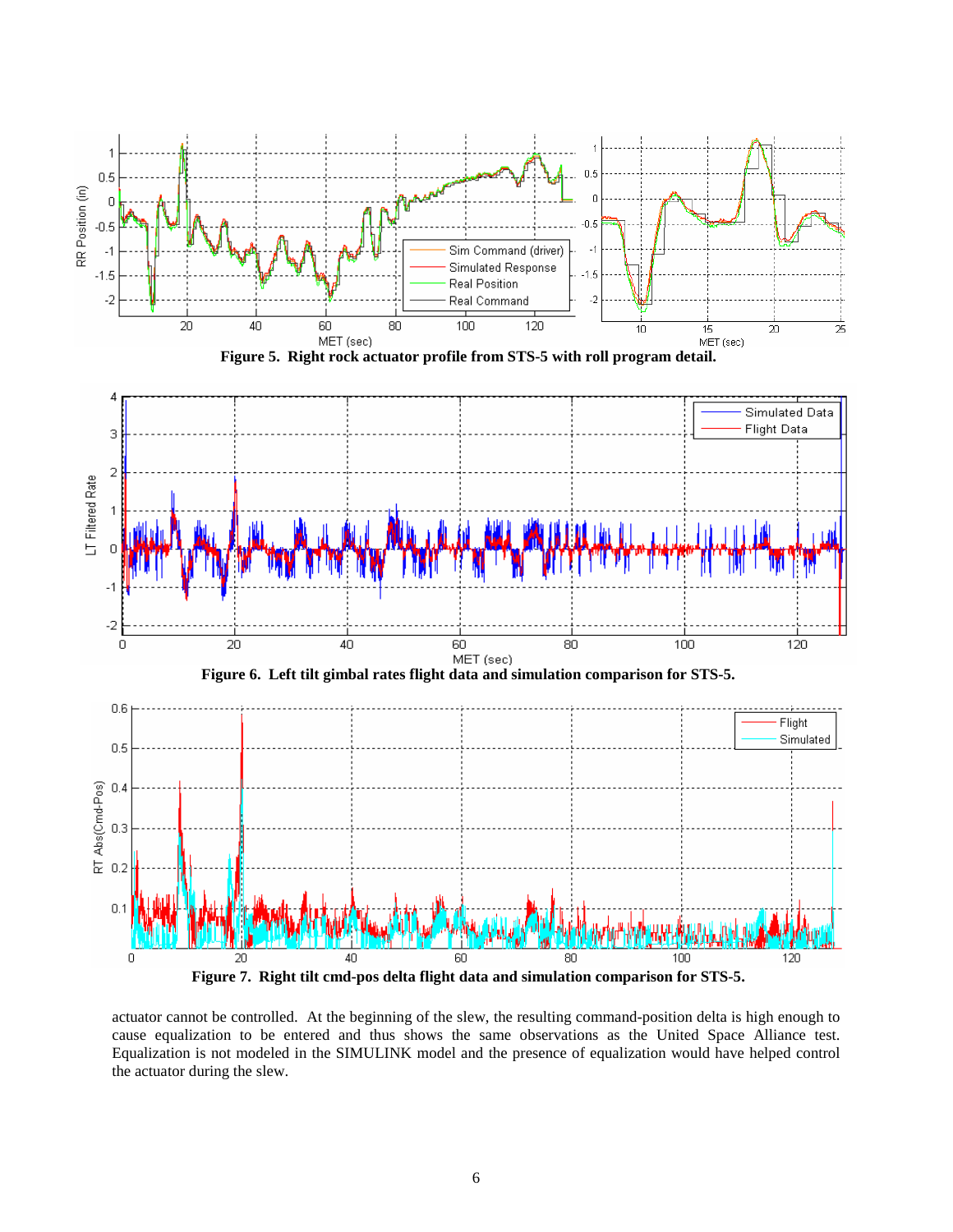

**Figure 8. United Space Alliance results of the motor-off APU failure capability test<sup>12</sup> .** 



**Figure 9. Hot fire test profile as modeled with the developed SIMULINK simulation showing the entrance** 

The effects of nonlinearities were also evaluated. Hysteresis due to piston drag, SRB travel limits and rotational friction were added to the SIMULINK model. Figs. 10, 11 and 12 show the roll program profile from STS-5 as well as the gimbal drive rates and cmd-position deltas respectively for right tilt (RT) from STS-5 for the linear and nonlinear models. The figures demonstrate that including these nonlinearities has negligible effect on the simulation results. Since the non-linear model required substantial runtime, the linear model was used for the remainder of the analysis.

In order to model an HPU failure, the gimbal rates in the SIMULINK simulation were limited to a combined rate of 6º/s. Since it is unknown how the actuators will behave under single HPU operation, two methods of rate limiting were developed to help ensure the analysis would bound the actual system behavior. Method I assumes each actuator has priority for the available hydraulic capability. Thus, if one actuator is driving less than 3º/s, it is allowed to drive at its commanded rate. The rest of the hydraulic capability, the rest of the  $6\%$ , is provided to the other gimbal. For example, if rock is driving at 4º/s and tilt at 2.5, tilt will be allowed to drive at the commanded 2.5º/s while rock is limited to 3.5º/s. If both actuators are driving at a rate greater than 3º/s, both gimbals are limited to  $3°/s$ .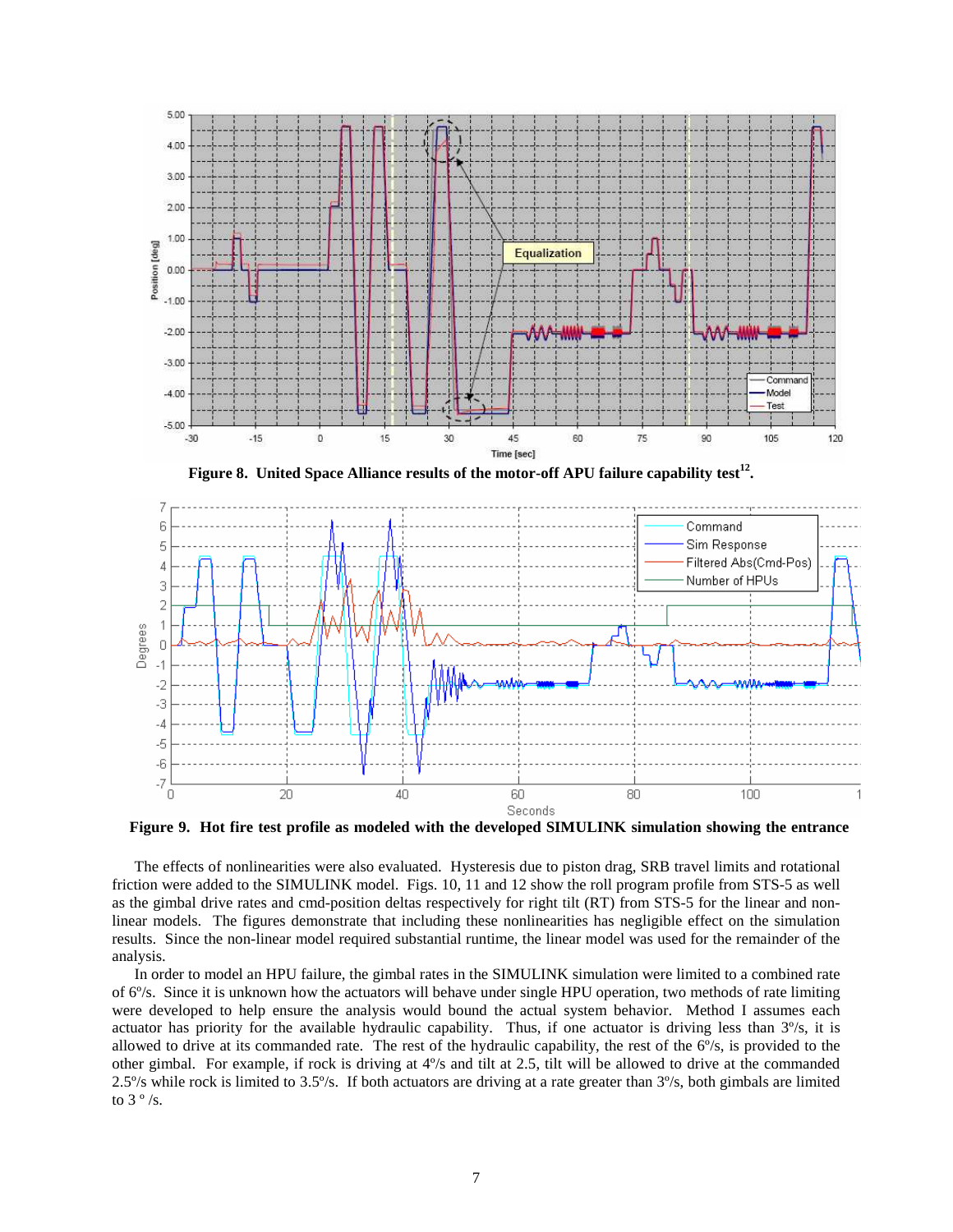Method II assigns the 6º/s in the same ratio as the actuator cmd-pos deltas as shown in the system of equation 1. An actuator with larger cmd-pos deltas will have more hydraulic pressure commanding the actuator back towards the command. Thus, the actuator with the larger cmd-pos delta should have higher priority for hydraulic capability. Thus, method II is a more realistic model of how the system is likely to behave.

$$
\left| \frac{\left| \text{Rock Cmd} - \text{Pos Delta} \right|}{\left| \text{Tilt Cmd} - \text{Pos Delta} \right|} = \frac{\left| 6 - \text{Tilt Gimbal Rate} \right|}{\left| \text{Tilt Gimbal Rate} \right|} \right|
$$
\n
$$
6 = \text{Tilt Gimbal Rate} + \text{Rock Gimbal Rate} \tag{1}
$$

$$
6 = Tilt Gimbal Rate + Rock Gimbal Rate
$$

 $\mathfrak{g}$ 

The gimbal rate limiting was enforced with an embedded MATLAB function inside the SIMLINK model as shown in Fig. 13. Fig. 13 shows the HPU fail model for the left SRB only but the right SRB has the same format. As evident, the model of Fig. 4 is the basis for the HPU fail model. When the rate is calculated in the feedback loop it is broken out and sent to the rate limiting logic. When the combined drive rates of rock and tilt exceeds 6º/s, the rates are limited in the embedded function and then fed back to the feedback loop.

#### **IV. HPU Fail Simulation Results**

The actuator driver commands from the seven analyzed flights were run through the developed HPU fail model using both rate limiting assumptions. An example of simulation output is shown in Fig. 14, 15 and 16 for the right SRB from STS-5. STS-5 had the highest gimbal rate summation of all the flights at 6.75º/s during roll correction.

Fig. 14 shows the gimbal rate summation from flight data along with the corrected gimbal rate summation with the enforced rate limit to simulate an HPU failure. The HPU fail rate limit is enforced during the roll program correction when the flight gimbal rate summation reaches 6.76º/s.

 Fig. 15 and 16 show the absolute value of the cmdpos delta from flight data as well as the simulation for the equal rate limiting and cmd-pos delta limiting assumptions respectively.



**Figure 10. STS-5 RT roll program profile modeled with the linear and non-linear simulations.** 



**Figure 11. STS-5 RT gimbal rates from the linear and non-linear simulations.** 



**Figure 12. STS-5 RT cmd-pos delta from the linear and non-linear simulations.**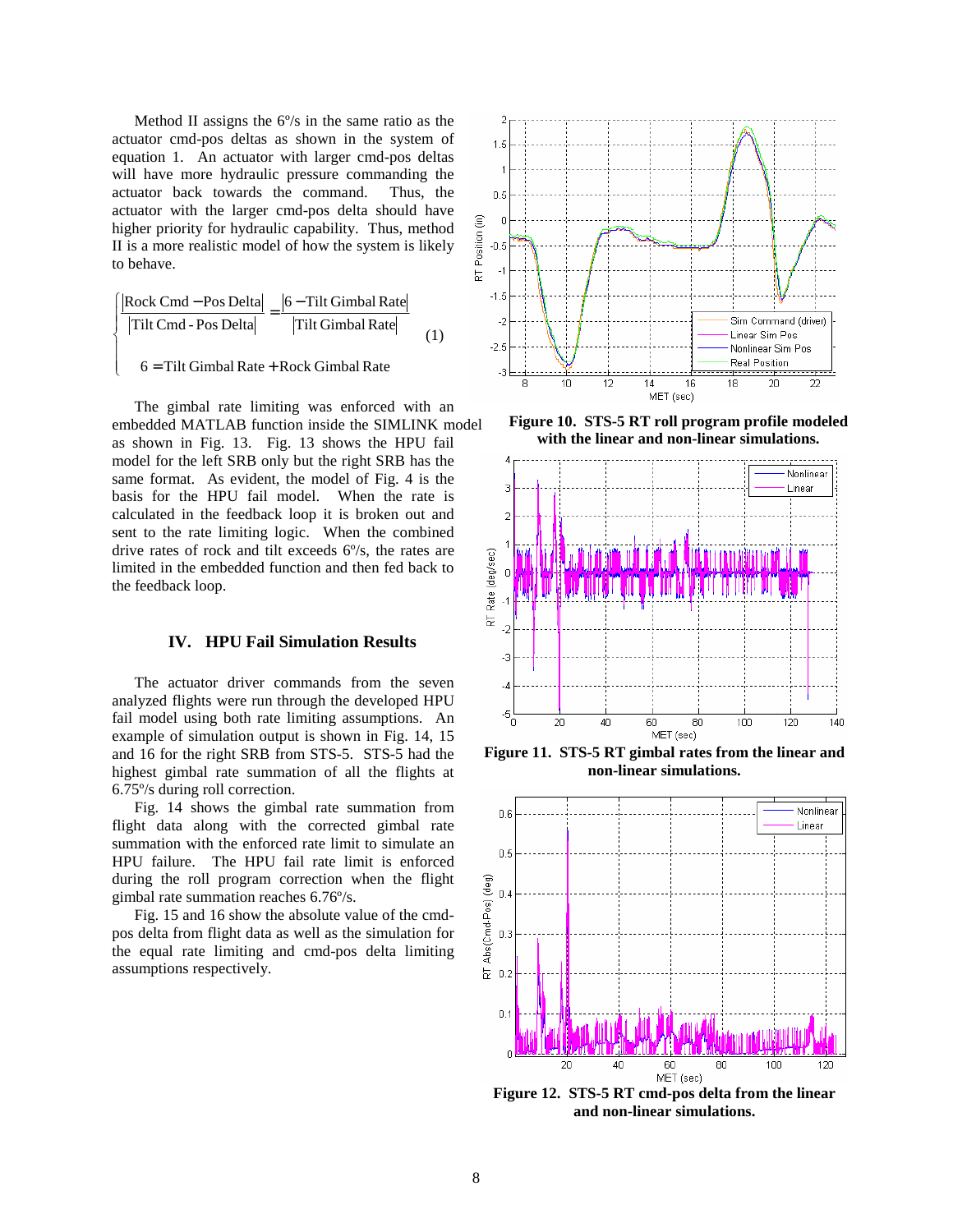

**Figure 13. SIMLINK HPU fail model for the L SRB.** 

The RT plots show a spike in the simulation cmd-pos delta above what was seen during flight during the roll program correction. The rate limit prevents the actuator from keeping up with the command and causes increased cmd-pos deltas. However, the magnitude of the rate limited cmd-pos delta is only about 0.3º which is well below the 1.95º required for a four-channel bypass.

Fig. 17 shows the maximum cmd-pos delta evident in flight data as well as the two rate limiting methods for each flight analyzed. Rate limiting does not add any significant cmd-pos delta over what is witnessed during flight. The highest cmd-pos delta seen for the flight analyzed is just over 0.8º which is still far from the required 1.95º. STS-65 rate limiting cmd-pos delta is the same as flight since the gimbal rate summation never exceeds 6º/s and thus no rate limiting occurs. Many flights shown in Fig. 17 have cmd-pos deltas slightly higher than what was seen during the HPU failure simulation. This shows there are actuator characteristics not modeled in the simulation that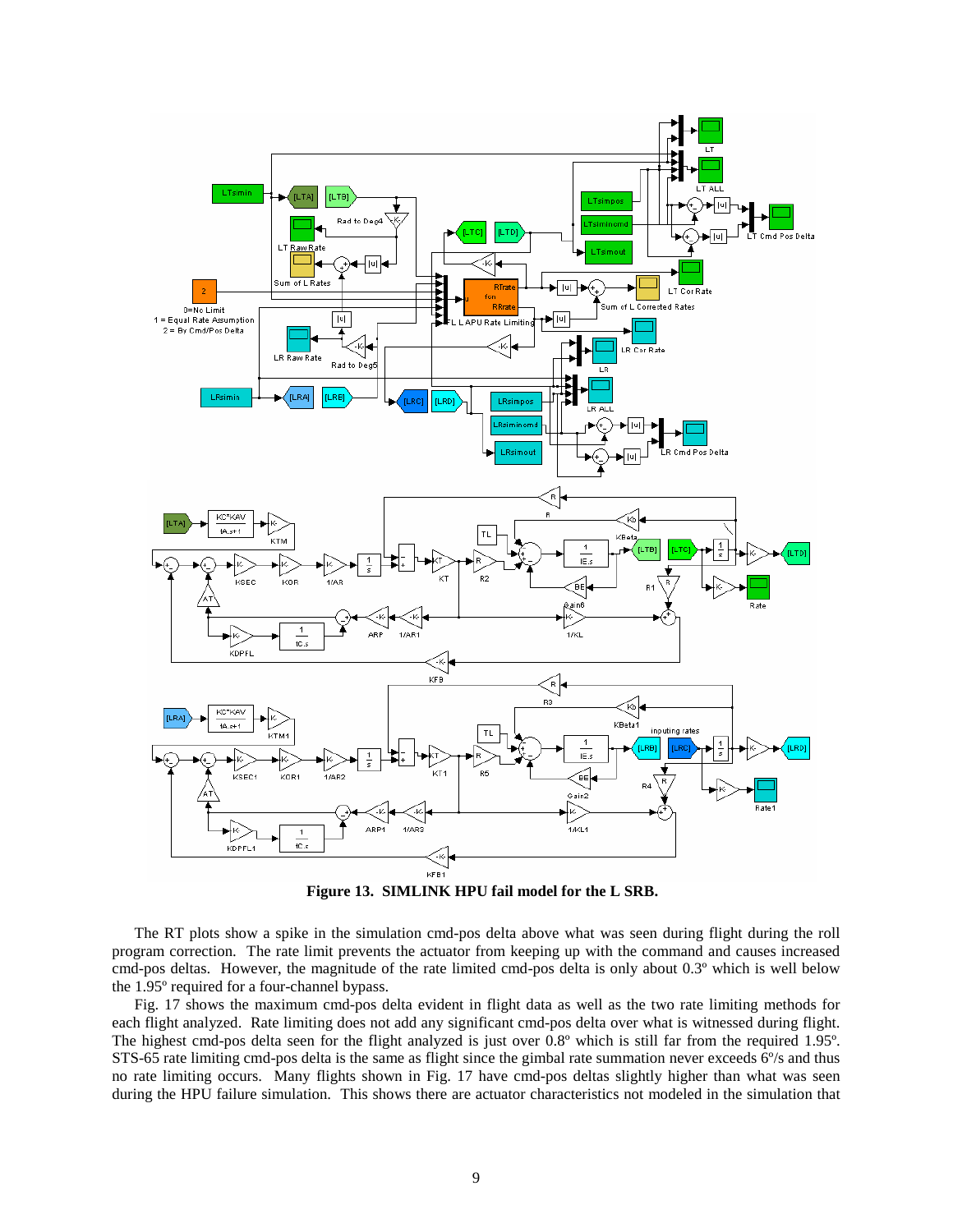are more significant than rate limiting. However, these differences are not significant within the estimation capability of the simulation and the analysis shows there is plenty of system control margin to account for any simulation estimation.

The maximum cmd-pos delta in flight and in the simulation runs shown in Fig. 17 always occurs on the RT actuator during roll program. The vehicle always rolls to the right during the roll program, however, it simultaneously pitches as well. The concurrent roll and pitch commands place more demand on the RT actuator which causes it to slew further from null then the rest of the actuators. This also means that an early HPU failure on the right SRB would be more critical than on the left.



**Figure 16. HPU Failure simulation cmd-pos deltas for STS-5 R SRB using cmd-pos delta limiting.**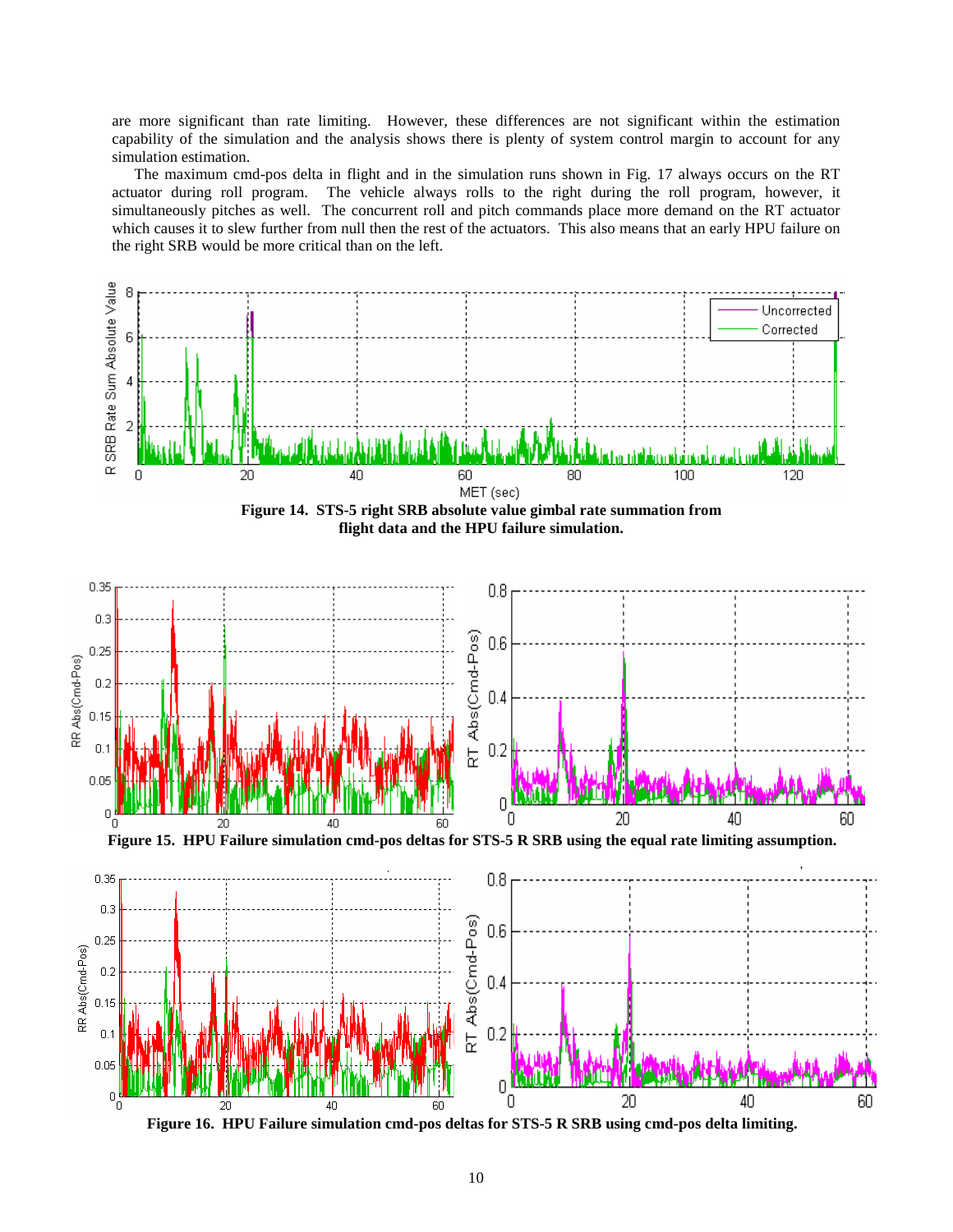The gimbal rate summation limit of  $6^{\circ}/s$  is the design requirement for the HPUs. However, the true hydraulic capability of a single HPU is unknown and could theoretically be lower. The gimbal rate summation limit required for a four-channel bypass was estimated with the developed HPU failure model.

Since the flight data shows the RT actuator is the most demanded SRB actuator, the R SRB was used as a worse case scenario for the estimation of the required gimbal rate summation limit. For each flight analyzed, the gimbal rate summation limit was gradually lowered and the resulting cmdpos delta was calculated. The rate limit was varied from 6.5º/s (the limit determined by the average of all the cmd-pos deltas was taken at each rate



**Figure 17. Maximum cmd-pos delta from flight as well as HPU failure simulation for the seven analyzed flights.** 



**Figure 18. Cmd-Pos deltas resulting from varying gimbal rate summation limits for all analyzed flights with both rate limiting methods.**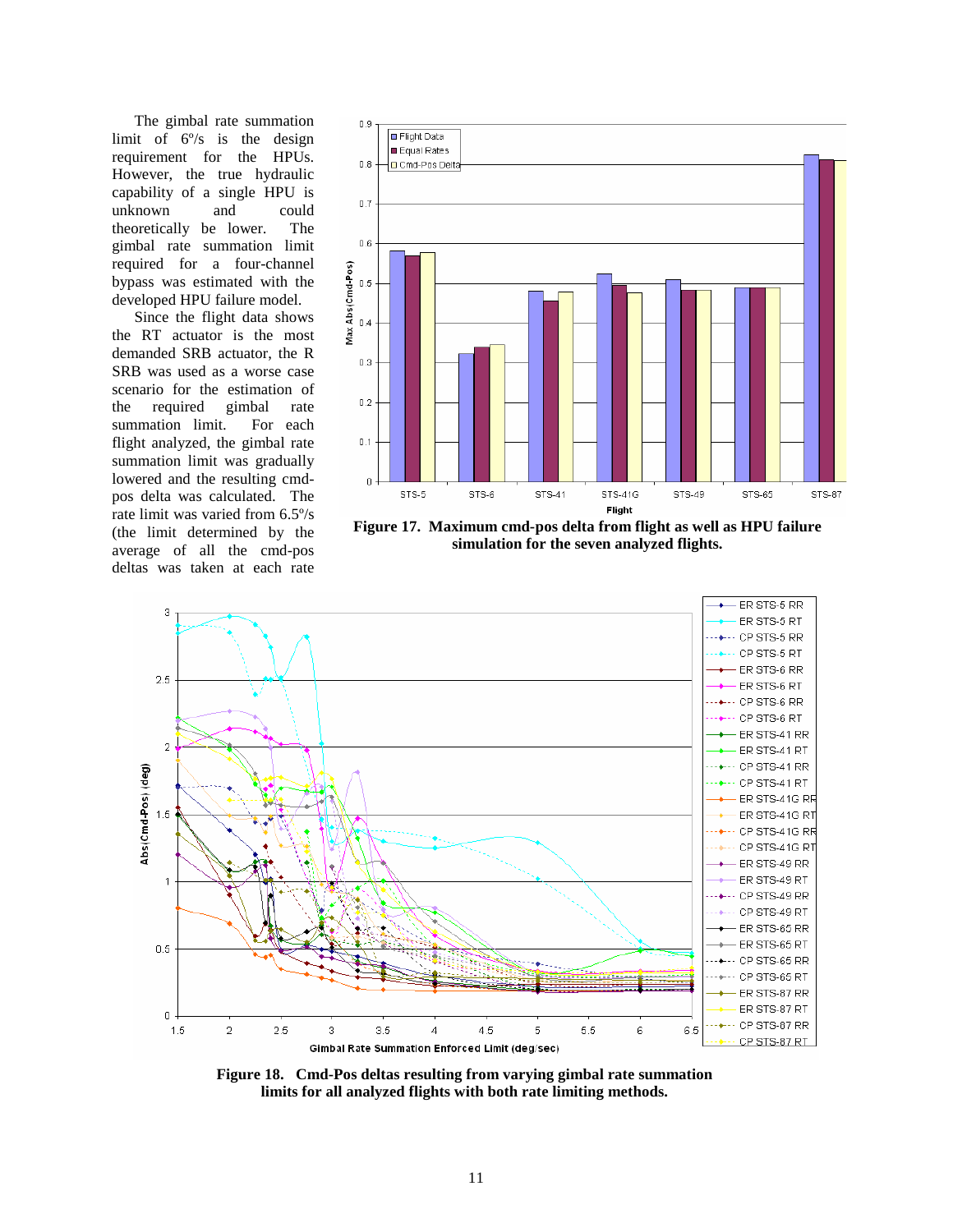limit and a second-order polynomial was fitted to the averages. The trendline was then solved for the rate limit which produces a cmd-pos delta of 1.95º.

Fig. 18 shows the cmd-pos delta for the varying rate summation limits for both right SRB actuators and both rate limiting assumptions. The flights are color coded and the cmd-pos delta rate limiting assumption runs are shown with dotted lines to contrast the equal rate assumption runs. Fig. 18 shows the STS-5 RT actuator does not follow the same trend and thus it was treated as an outlying case.

Fig. 19 shows the same data with the average trendline overlaid for all cases with one sigma error bars. The calculated trendline equation, RSS value and corresponding value of "x" (rate limit required) to yield a 1.95º cmdpos delta are shown.



**Figure 19. Average cmd-pos deltas for each gimbal rate summation limit with trendlines. (Error bars on the average curve represent 1 sigma deviation.)** 

Comparison of the resulting required gimbal rate summation limit reveals the different rate limiting methods produce a required limit different from the other by 0.174º after STS-5 RT is removed. While there is some

variability, the effect of the rate limiting assumption is small which shows the method of estimating how the gimbals will be limited due to an HPU failure is not significant and the exact mechanism need not be known. Fig. 19 shows that no flights violate the 1.95 deg limit for a rate limit larger than ~3 deg/sec again

| <b>Runs Incorporated</b> | <b>All Flights/Gimbals</b> | <b>Without STS-5 RT</b> |
|--------------------------|----------------------------|-------------------------|
| All Runs                 | 1.533                      | 1.298                   |
| CP Runs Only             | 1.924                      | 1.424                   |
| ER Runs Only             | 1.403                      | 1.250                   |
| RT Runs Only             | 2.186                      | 2.076                   |
| <b>RR Runs Only</b>      | 0.718                      |                         |

**Table 4. Gimbal rate summation limit (deg/sec) required for a fourchannel bypass as calculated with varying data subsets.**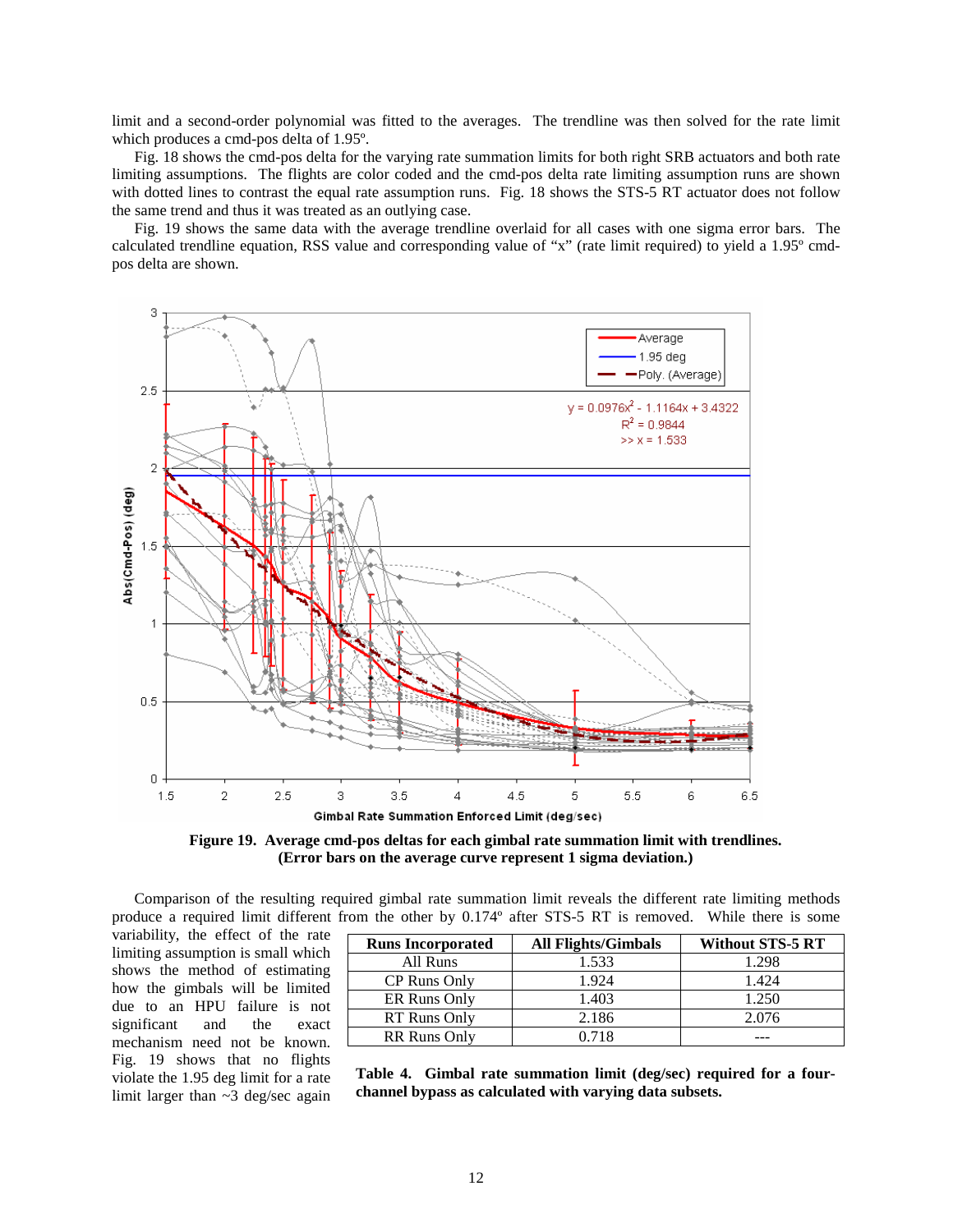indicating a large margin against a four-channel bypass possible with STS-5 RT providing the upper bound. Thus, there is adequate system robustness to account for potential errors due to the rate limiting method assumptions. The variability between the RT and RR actuators is almost eight times larger with a required limit difference of 1.358º (again removing STS-5 RT). Since RT is more likely to develop a large cmd-pos delta, it is more likely to have hydraulic pressure priority over RR and this preference would help keep RT on command during single HPU operations. Thus, the actual gimbal rate summation limit required for a four-channel bypass on RT may be lower than the 2.076º stated above.

The data in Table 4 is not meant to imply the Space Shuttle could safely complete its mission with the shown combined gimbal rate limits. This is a best estimate of the combined gimbal rate limit required to produce a fourchannel bypass during nominal ascent profile conditions. With these low gimbal rates, the vehicle is not going to be able to maintain the design trajectory, even if the actuators have not lost control. The gimbal rate limits calculated in Table 4 suggest structural load and trajectory constraints would likely be broken well before an actuator loses control due to a four-channel simultaneous bypass.

#### **V. Operational Response**

Even though the system has adequate margin, an operational response could be taken to prevent a four-channel bypass in the event of a HPU failure. Simply taking one channel, any channel, to OVRD would prevent ports on that channel from bypassing assuming no additional failures. When the secondary delta pressures build up, the three channels in AUTO would bypass but the single channel in OVRD would not allowing control of the actuator to be maintained.

The ascent SRB gimbal profiles show there are four events of high gimbal rate: ignition, roll program initiation, roll program correction and separation null. Table 2 shows the latter three events have higher gimbal rates than ignition, and since these events occur after SRB ignition, they are the limiting events. If an HPU fails and ignition is successfully controlled, the other three events must still be controlled as well. However, during the movement to null positions at SRB tail-off, the SRBs have reduced thrust authority as the propellant is largely burned away. Thus, the SSME engines have more control authority at this time and can provide control in the event a SRB actuator loses control. Thus, roll program is the most critical ascent event for SRB gimbal rate capability.

The roll program occurs from MET 7.2 seconds to 20.6 seconds. Space Shuttle launch commit criteria (LCC) state the shuttle will not launch with a failed  $HPU^{13}$ . Thus, there is a 20 second vulnerability window where an HPU failure could reasonably be a concern during nominal shuttle ascent. Even though the operational response of taking a single channel to OVRD involves a single switch throw, it is unlikely it could be performed in time to make a difference.

The above analysis showed the ascent event with the greatest risk to a four-channel bypass due to an HPU failure is roll program. Thus, an operational response for a HPU failure after roll program is not necessary. If the failure occurs right at liftoff, there is seven seconds to respond before roll program. If the failure occurs right after roll program initiation, there is  $\sim$ 10 seconds to respond before roll program correction will occur. Thus, if the failure occurs at the optimum time for the maximum operational response window (right after roll program initation) there is no more than 10 seconds of response time available. The onboard crew has limited insight into the SRBs and it is likely Mission Control Center (MCC) would have to recognize the HPU failure and call the failure up to the crew. Given the telemetry lag time, time to recognize the failure, time to call for a response in MCC, time to call the response up to the crew and the time for the crew to flip the switch, the 10 second response window is not adequate for such a response to be feasible.

The first stage of space shuttle ascent is very bumpy and it is difficult for the crew to flip switches or make keyboard item entries. Therefore, only required actions are usually taken during first stage. Due to the system margin available, I would not recommend a channel be taken to OVRD in response to a HPU failure. The switch throw is not required and the crew could accidentally flip a different switch. The large system margin also makes it unnecessary to launch with a channel in OVRD. Placing a FCS switch in OVRD will prevent all Shuttle and SRB actuators on that channel from bypassing automatically for any detected failure. Given the system margin, placing a switch in OVRD before launch preemptively to prevent a four-channel bypass is more likely to not allow a problem on that channel to be isolated than to prevent loss of an actuator control due to an HPU failure.